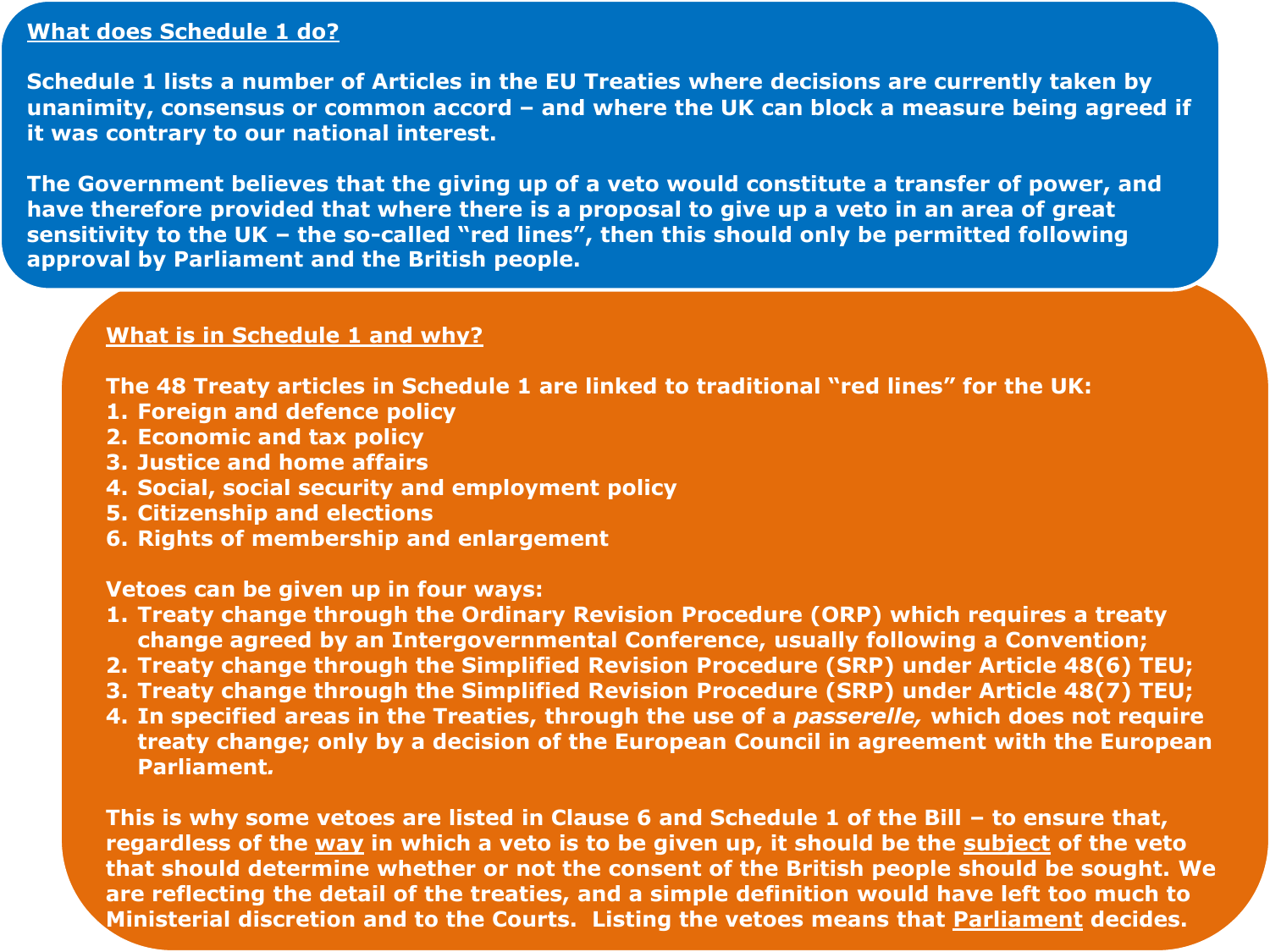## **What does Schedule 1 NOT do?**

**Schedule 1 does NOT affect the USE of the decisions listed in Schedule 1. The UK would still be free to agree any of these decisions by unanimity.** 

**But if there were ever a proposal to give up the veto – to give up the UK's ability to say "no" to a measure that we found contrary to our national interests – then this would be a one-way step in a sensitive area, and could lead us being bound to decisions that run against our national interests.** 

**Before this happens, we should therefore seek the views of the British people.**

## **Does this mean 56 referendums being held?**

**No. There won't be a series of single-issue referendums on the EU. Given the nature of treaty change negotiations, it is highly improbable that there would be a treaty change just on one veto.** 

**After several treaty revisions these areas still remain at unanimity – there is no agreement among Member States to give up the vetoes in these areas because they are sensitive for a number of governments. Even if they were, it is highly likely that a proposal to remove any veto would only occur as part of an package of measures, given the arduousness of treaty change and given the need for unanimity of all Member States to approve the giving up of a veto.**

## **Why is Schedule 1 referred to so often in the Bill?**

**Because there is more than one way of giving up a veto – and so to ensure a logical approach, we have made provision to require a referendum whenever there is a proposal to give up a veto in Schedule 1, regardless of the way in which is it to be given up.** 

## **What role does Parliament have?**

**In every case of treaty change or the use of a passerelle, Parliament would be required to legislates to (a) approve the proposal; and (b) legislate for the holding of a referendum where required under this Bill. As is always the case, Parliament can disapply the referendum provision at any time during the legislative process, just as they can insert a referendum requirement in an area not provided for in the Bill.**